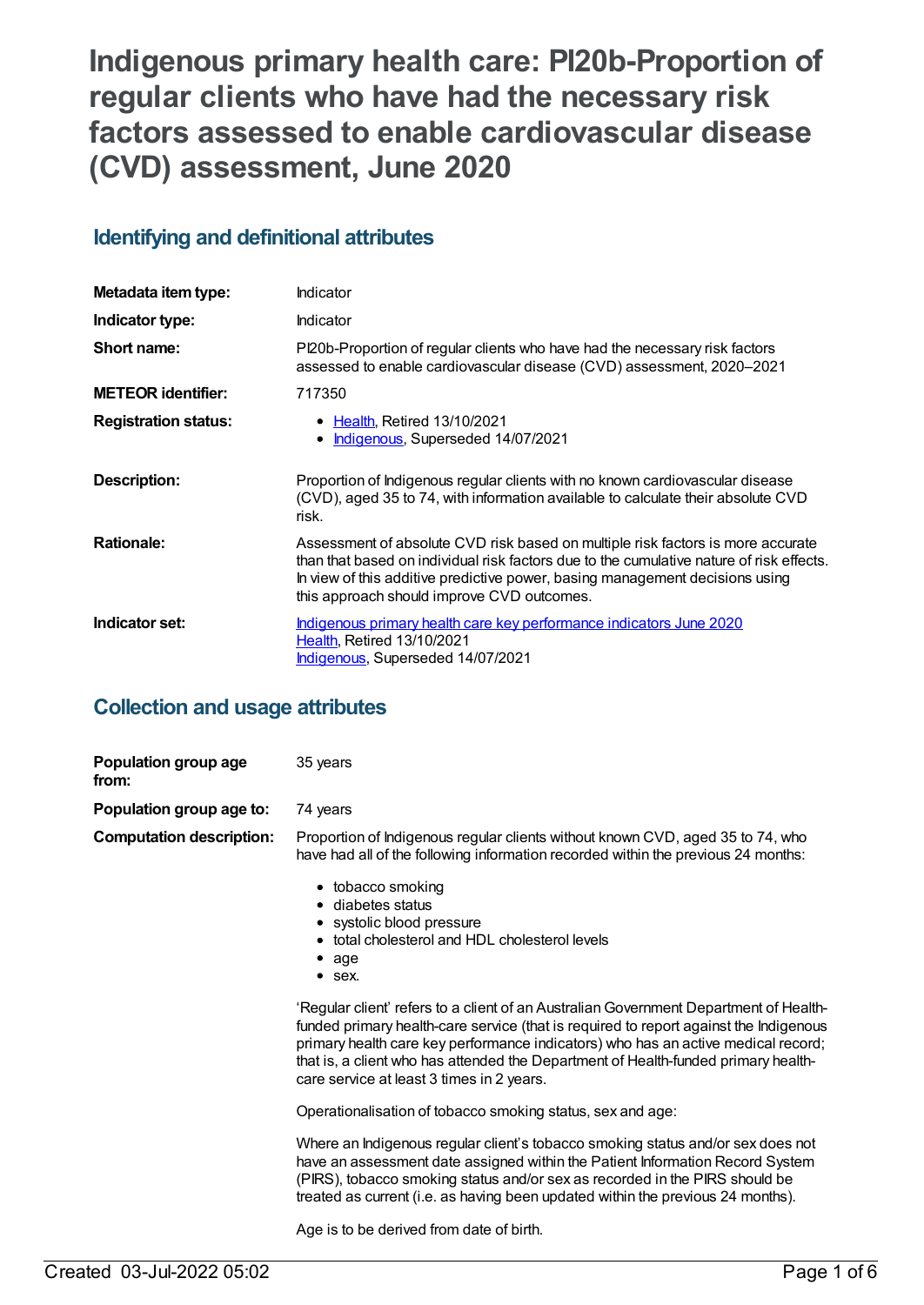| <b>Computation:</b>             | (Numerator + Denominator) x 100                                                                                                                                 |
|---------------------------------|-----------------------------------------------------------------------------------------------------------------------------------------------------------------|
| <b>Numerator:</b>               | Number of Indigenous regular clients without known CVD, aged 35 to 74, who have<br>had all of the following information recorded within the previous 24 months: |
|                                 | • tobacco smoking<br>• diabetes status<br>• systolic blood pressure<br>• total cholesterol and HDL cholesterol levels<br>age<br>$\bullet$ sex.                  |
| <b>Numerator data elements:</b> | Data Element / Data Set-                                                                                                                                        |
|                                 | Person-diabetes mellitus status, code NN                                                                                                                        |
|                                 | <b>Data Source</b>                                                                                                                                              |
|                                 | Indigenous primary health care data collection                                                                                                                  |
|                                 | NMDS / DSS                                                                                                                                                      |
|                                 | Indigenous primary health care NBEDS 2020-21                                                                                                                    |
|                                 | Data Element / Data Set-                                                                                                                                        |
|                                 | Person-regular client indicator, yes/no code N                                                                                                                  |
|                                 | <b>Data Source</b>                                                                                                                                              |
|                                 | Indigenous primary health care data collection                                                                                                                  |
|                                 | NMDS / DSS                                                                                                                                                      |
|                                 | Indigenous primary health care NBEDS 2020-21                                                                                                                    |
|                                 | Data Element / Data Set-                                                                                                                                        |
|                                 | Person-tobacco smoking status, code N                                                                                                                           |
|                                 | Data Source                                                                                                                                                     |
|                                 | Indigenous primary health care data collection                                                                                                                  |
|                                 | NMDS / DSS                                                                                                                                                      |
|                                 | Indigenous primary health care NBEDS 2020-21                                                                                                                    |
|                                 | Data Element / Data Set-                                                                                                                                        |
|                                 | Person-age, total years N[NN]                                                                                                                                   |
|                                 | Data Source                                                                                                                                                     |
|                                 | Indigenous primary health care data collection                                                                                                                  |
|                                 | NMDS / DSS                                                                                                                                                      |
|                                 | Indigenous primary health care NBEDS 2020-21                                                                                                                    |
|                                 | Data Element / Data Set-                                                                                                                                        |
|                                 | Person-cardiovascular disease recorded indicator, yes/no code N                                                                                                 |
|                                 | Data Source                                                                                                                                                     |
|                                 | Indigenous primary health care data collection                                                                                                                  |
|                                 | NMDS / DSS                                                                                                                                                      |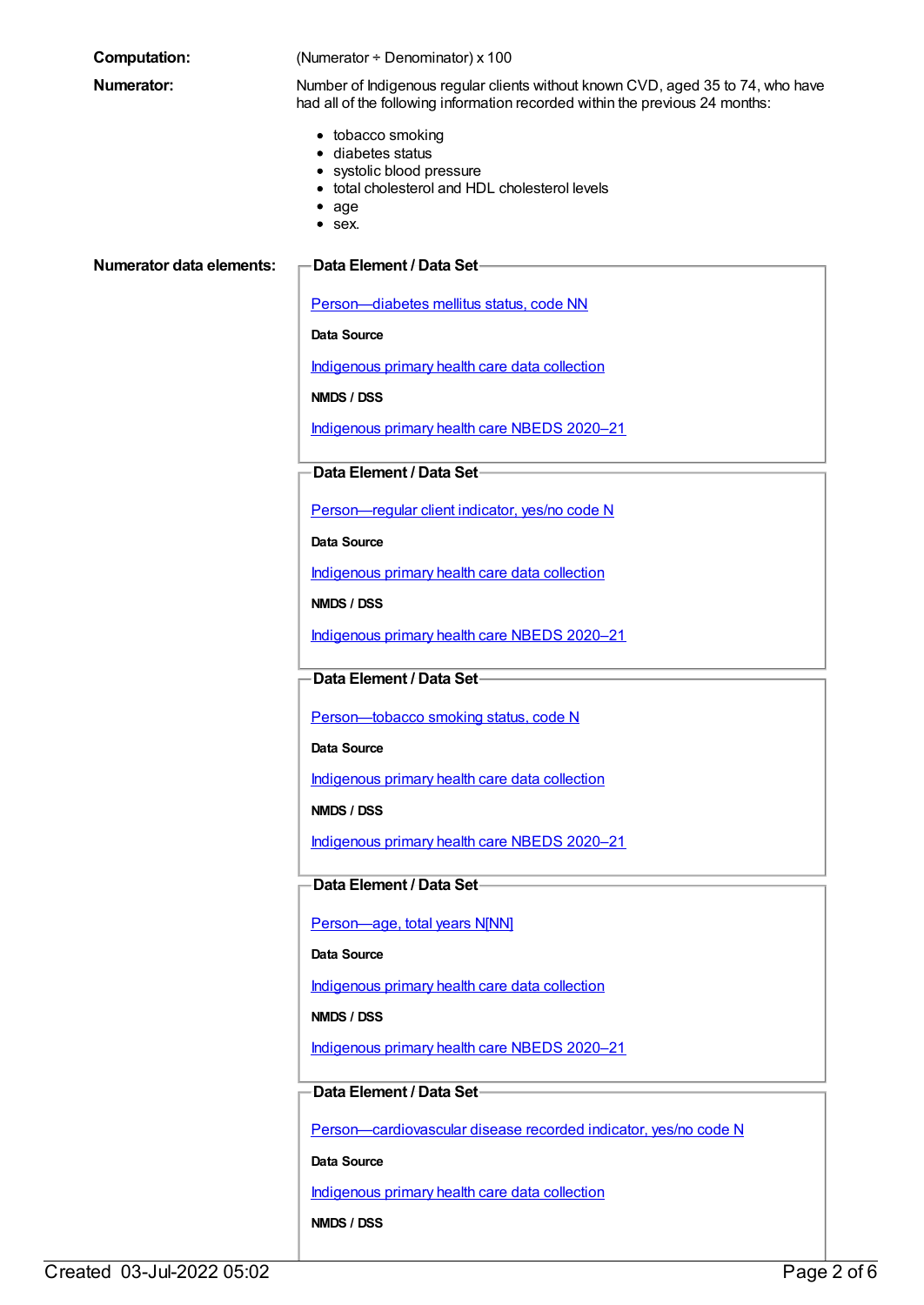#### [Indigenous](https://meteor.aihw.gov.au/content/715320) primary health care NBEDS 2020–21

#### **Guide for use**

Only include 'no' responses, i.e. those persons who do not have a cardiovascular disease recorded on their clinical record.

#### **Data Element / Data Set**

[Person—systolic](https://meteor.aihw.gov.au/content/588766) blood pressure measurement result recorded indicator, yes/no code N

#### **Data Source**

[Indigenous](https://meteor.aihw.gov.au/content/430643) primary health care data collection

#### **NMDS / DSS**

[Indigenous](https://meteor.aihw.gov.au/content/715320) primary health care NBEDS 2020–21

## **Data Element / Data Set**

[Person—total](https://meteor.aihw.gov.au/content/588774) cholesterol measurement result recorded indicator, yes/no code N

**Data Source**

[Indigenous](https://meteor.aihw.gov.au/content/430643) primary health care data collection

**NMDS / DSS**

[Indigenous](https://meteor.aihw.gov.au/content/715320) primary health care NBEDS 2020–21

### **Data Element / Data Set**

[Person—HDL](https://meteor.aihw.gov.au/content/594647) cholesterol measurement result recorded indicator, yes/no code N

**Data Source**

[Indigenous](https://meteor.aihw.gov.au/content/430643) primary health care data collection

**NMDS / DSS**

[Indigenous](https://meteor.aihw.gov.au/content/715320) primary health care NBEDS 2020–21

## **Data Element / Data Set**

Person-Indigenous status, code N

**Data Source**

[Indigenous](https://meteor.aihw.gov.au/content/430643) primary health care data collection

**NMDS / DSS**

[Indigenous](https://meteor.aihw.gov.au/content/715320) primary health care NBEDS 2020–21

## **Data Element / Data Set**

[Person—sex,](https://meteor.aihw.gov.au/content/635126) code X

**Data Source**

[Indigenous](https://meteor.aihw.gov.au/content/430643) primary health care data collection

**NMDS / DSS**

[Indigenous](https://meteor.aihw.gov.au/content/715320) primary health care NBEDS 2020–21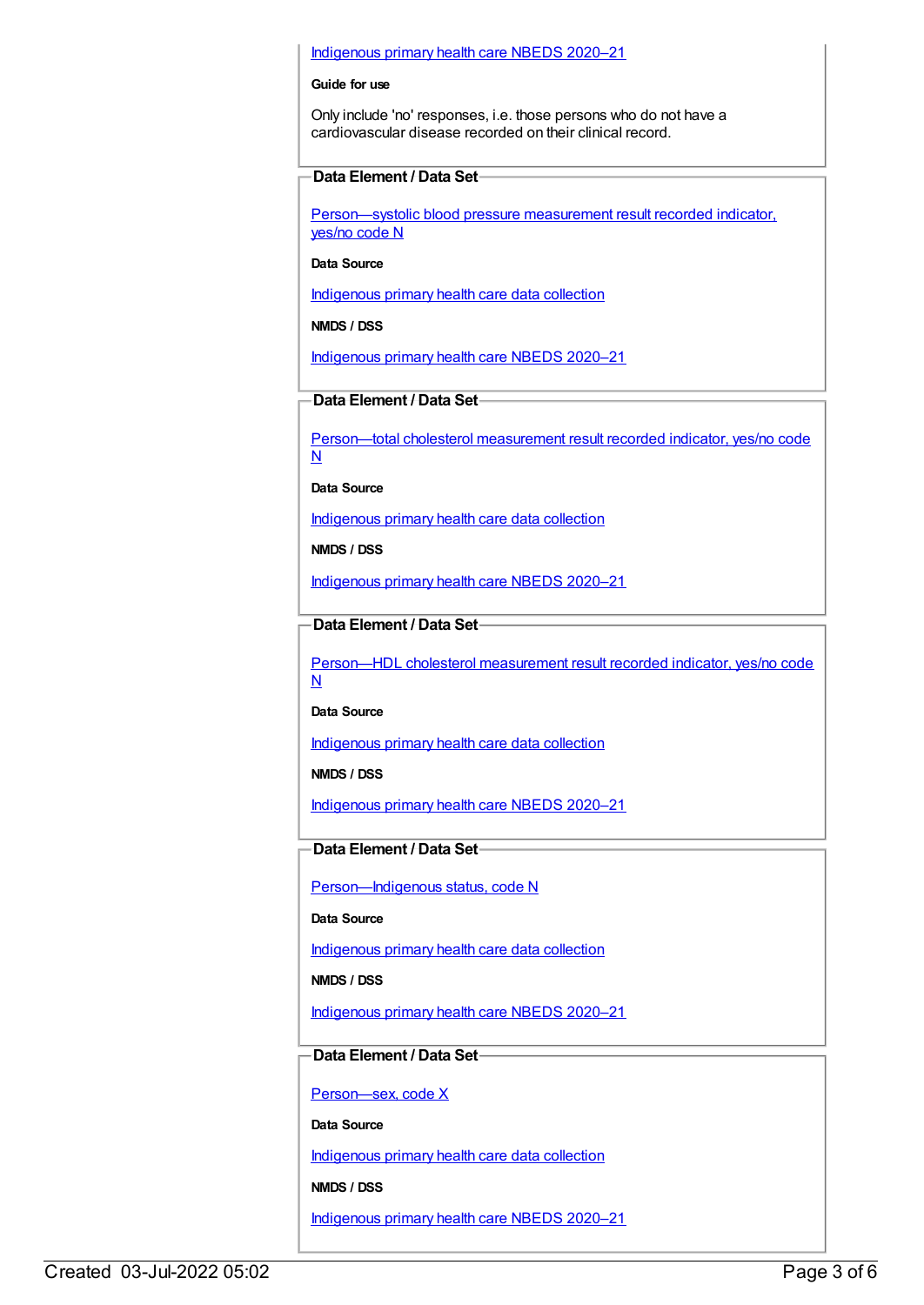| Denominator: |
|--------------|
|--------------|

**Denominator data elements:**

Total number of Indigenous regular clients without known CVD, aged 35 to 74, recorded within the previous 24 months.

### **Data Element / Data Set**

[Person—age,](https://meteor.aihw.gov.au/content/303794) total years N[NN]

#### **Data Source**

[Indigenous](https://meteor.aihw.gov.au/content/430643) primary health care data collection

**NMDS / DSS**

[Indigenous](https://meteor.aihw.gov.au/content/715320) primary health care NBEDS 2020–21

#### **Data Element / Data Set**

[Person—cardiovascular](https://meteor.aihw.gov.au/content/465948) disease recorded indicator, yes/no code N

**Data Source**

[Indigenous](https://meteor.aihw.gov.au/content/430643) primary health care data collection

**NMDS / DSS**

[Indigenous](https://meteor.aihw.gov.au/content/715320) primary health care NBEDS 2020–21

#### **Guide for use**

Only include 'no' responses, i.e. those persons who do not have a cardiovascular disease recorded on their clinical record.

## **Data Element / Data Set**

Person-Indigenous status, code N

**Data Source**

[Indigenous](https://meteor.aihw.gov.au/content/430643) primary health care data collection

**NMDS / DSS**

[Indigenous](https://meteor.aihw.gov.au/content/715320) primary health care NBEDS 2020–21

## **Data Element / Data Set**

Person-sex, code X

#### **Data Source**

[Indigenous](https://meteor.aihw.gov.au/content/430643) primary health care data collection

**NMDS / DSS**

[Indigenous](https://meteor.aihw.gov.au/content/715320) primary health care NBEDS 2020–21

## **Data Element / Data Set**

[Person—regular](https://meteor.aihw.gov.au/content/686291) client indicator, yes/no code N

**Data Source**

[Indigenous](https://meteor.aihw.gov.au/content/430643) primary health care data collection

**NMDS / DSS**

[Indigenous](https://meteor.aihw.gov.au/content/715320) primary health care NBEDS 2020–21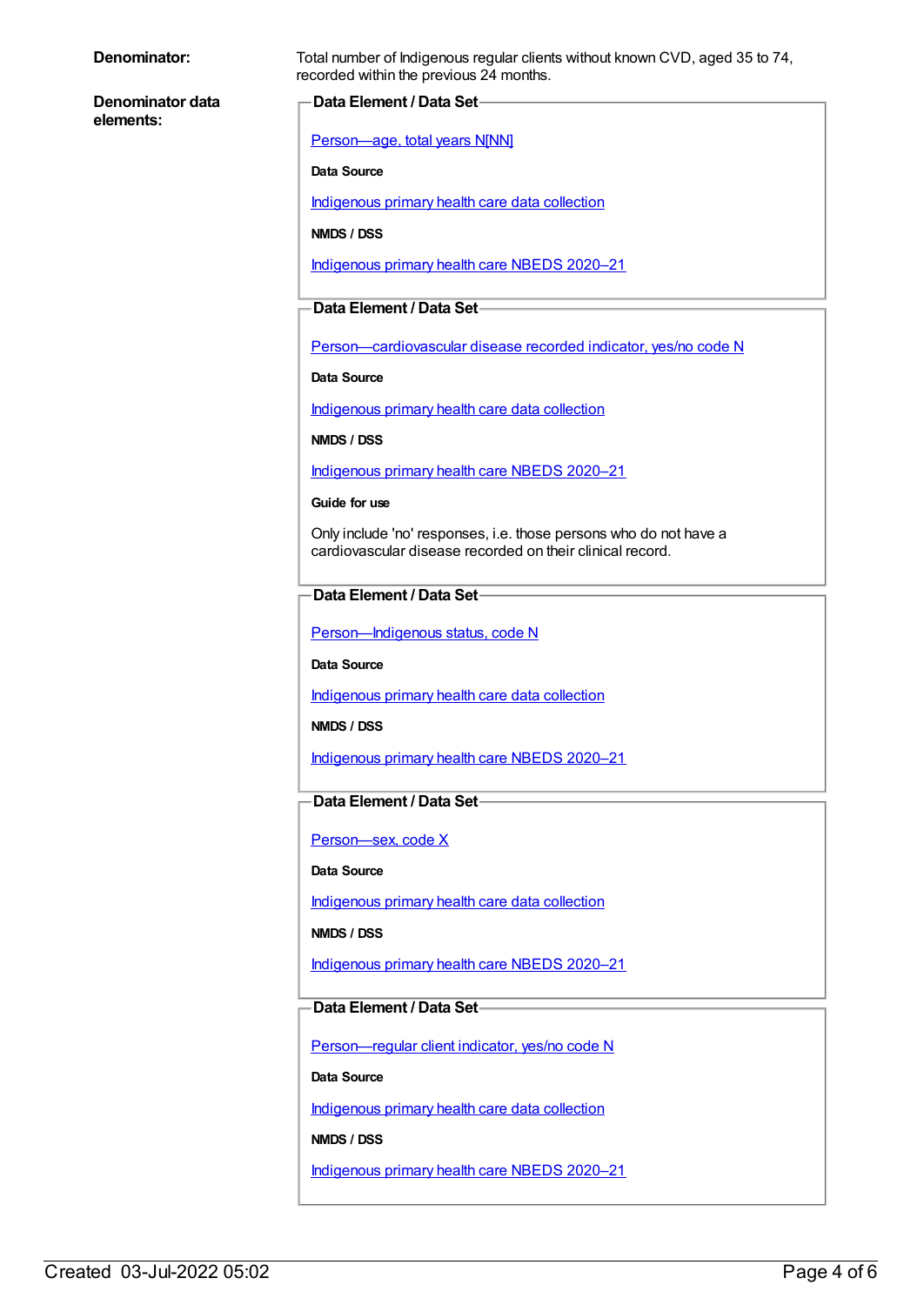| Disaggregation:                         | 1. Sex<br>a) Male<br>b) Female                                                                                                                                   |
|-----------------------------------------|------------------------------------------------------------------------------------------------------------------------------------------------------------------|
|                                         | 2. Age group:<br>a) 35-44 years<br>b) $45-54$ years<br>c) 55-64 years                                                                                            |
|                                         | d) 65-74 years                                                                                                                                                   |
| <b>Disaggregation data</b><br>elements: | <b>Data Element / Data Set-</b>                                                                                                                                  |
|                                         | Person-age, total years N[NN]                                                                                                                                    |
|                                         | Data Source                                                                                                                                                      |
|                                         | Indigenous primary health care data collection                                                                                                                   |
|                                         | NMDS / DSS                                                                                                                                                       |
|                                         | Indigenous primary health care NBEDS 2020-21                                                                                                                     |
|                                         | Data Element / Data Set-                                                                                                                                         |
|                                         | Person-sex, code X                                                                                                                                               |
|                                         | <b>Data Source</b>                                                                                                                                               |
|                                         | Indigenous primary health care data collection                                                                                                                   |
|                                         | NMDS / DSS                                                                                                                                                       |
|                                         | Indigenous primary health care NBEDS 2020-21                                                                                                                     |
| Comments:                               | This indicator covers a 24 month reporting period from 1 January 2020 to 31<br>December 2021:                                                                    |
|                                         | • Indigenous primary health care NBEDS 2019-20 covers the period<br>01/01/2020 to 30/06/2020<br>• Indigenous primary health care NBEDS 2020-21 covers the period |
|                                         | 01/07/2020 to 30/06/2021<br>boligaceus primoruboalth care NDEDS 2021 22 (to be relegged) will cover                                                              |

Indigenous primary health care NBEDS 2021–22 (to be released) will cover the period 01/07/2021 to 31/12/2021.

## **Representational attributes**

| Percentage |
|------------|
| Real       |
| Person     |
| N[N].N     |
|            |

## **Indicator conceptual framework**

**Framework and dimensions:**

[Effective/Appropriate/Efficient](https://meteor.aihw.gov.au/content/410681)

## **Data source attributes**